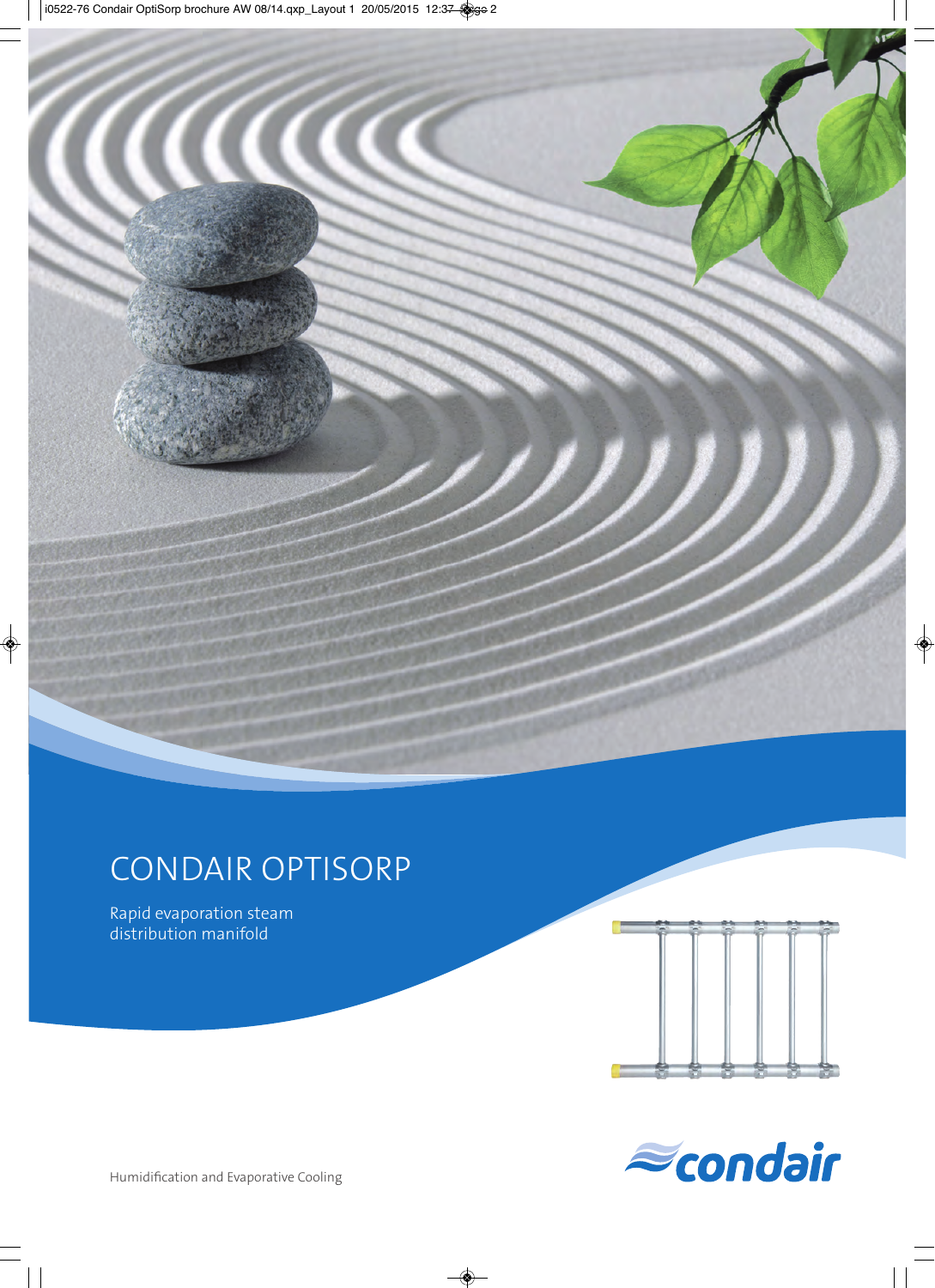#### **Patented internal nozzles provide condensate-free steam.**

Tiny inner nozzles draw the steam from the middle of the distribution pipe where it is at its hottest and free from condensate. This guarantees that only dry steam is introduced to the duct without drips.



The nozzles are made of stainless steel and are reliable and durable, with no fear of leaks.

#### **Flexible and accurate**

OptiSorp manifolds are individually designed and adapted to suit the duct's dimensions. They are prefabricated and come ready to be connected on site. This means the distribution system can be installed quickly and with minimum effort at installation stage.

## Condair OptiSorp Rapid evaporation steam distribution manifold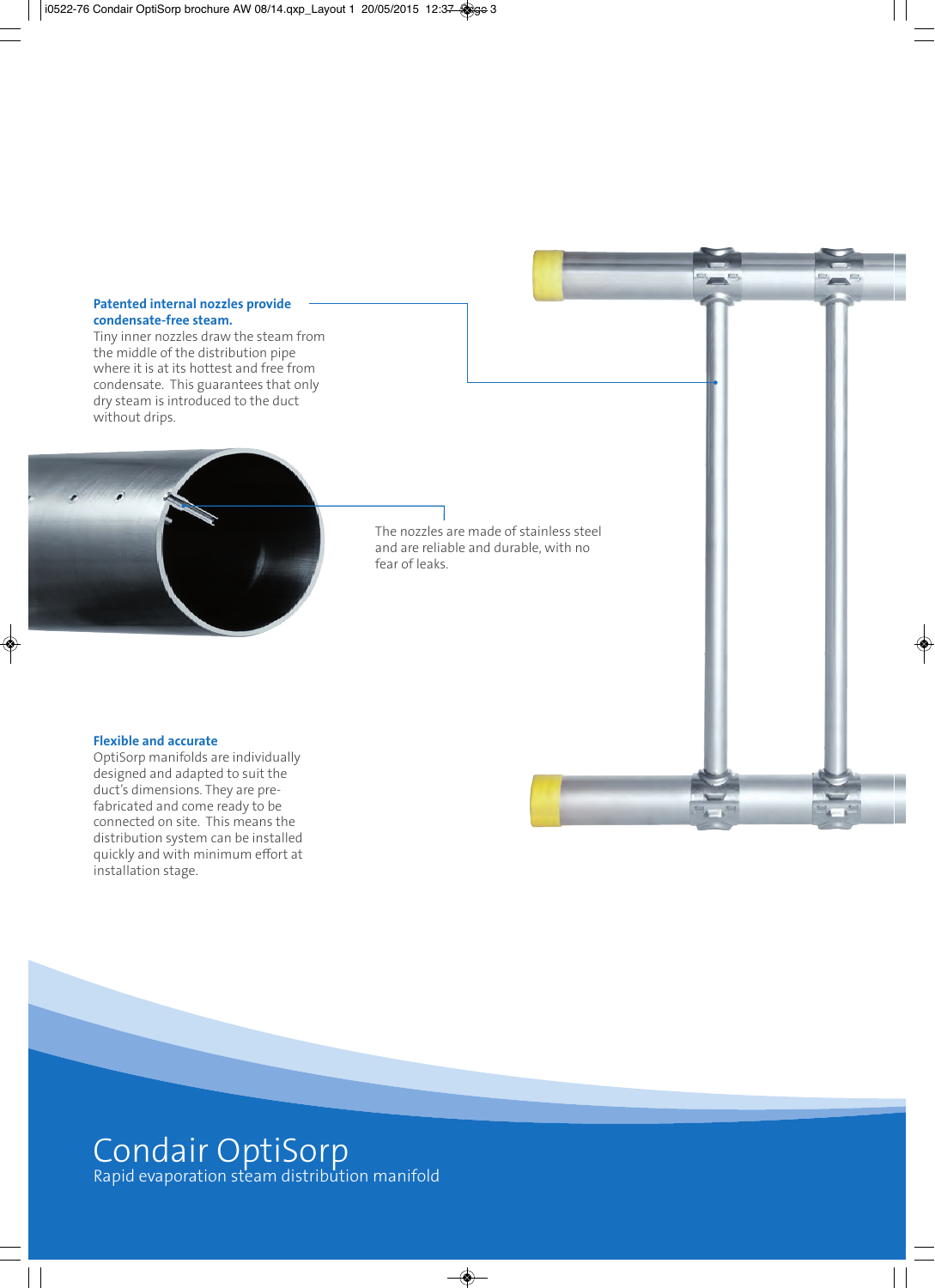#### **Uniform humidification profile across the air stream through optimal distribution.**

The design of the distribution manifold with its many outlets allows precise steam introduction across the entire duct.



The hot dry steam is absorbed quickly and uniformly by the air stream.

#### **The steam distribution system is made of robust stainless steel.**

This provides long-lasting performance and ensures the integrity of all pipe connections for many years.



Steam should never come into contact with the components in the air handling unit. This would result in wetting, corrosion and hygiene risks. With the Condair OptiSorp steam distribution manifold the evaporation

distance is greatly reduced compared with other conventional distribution systems. It enables the injection of steam even in difficult installation situations and guarantees optimal distribution and moisture absorption.